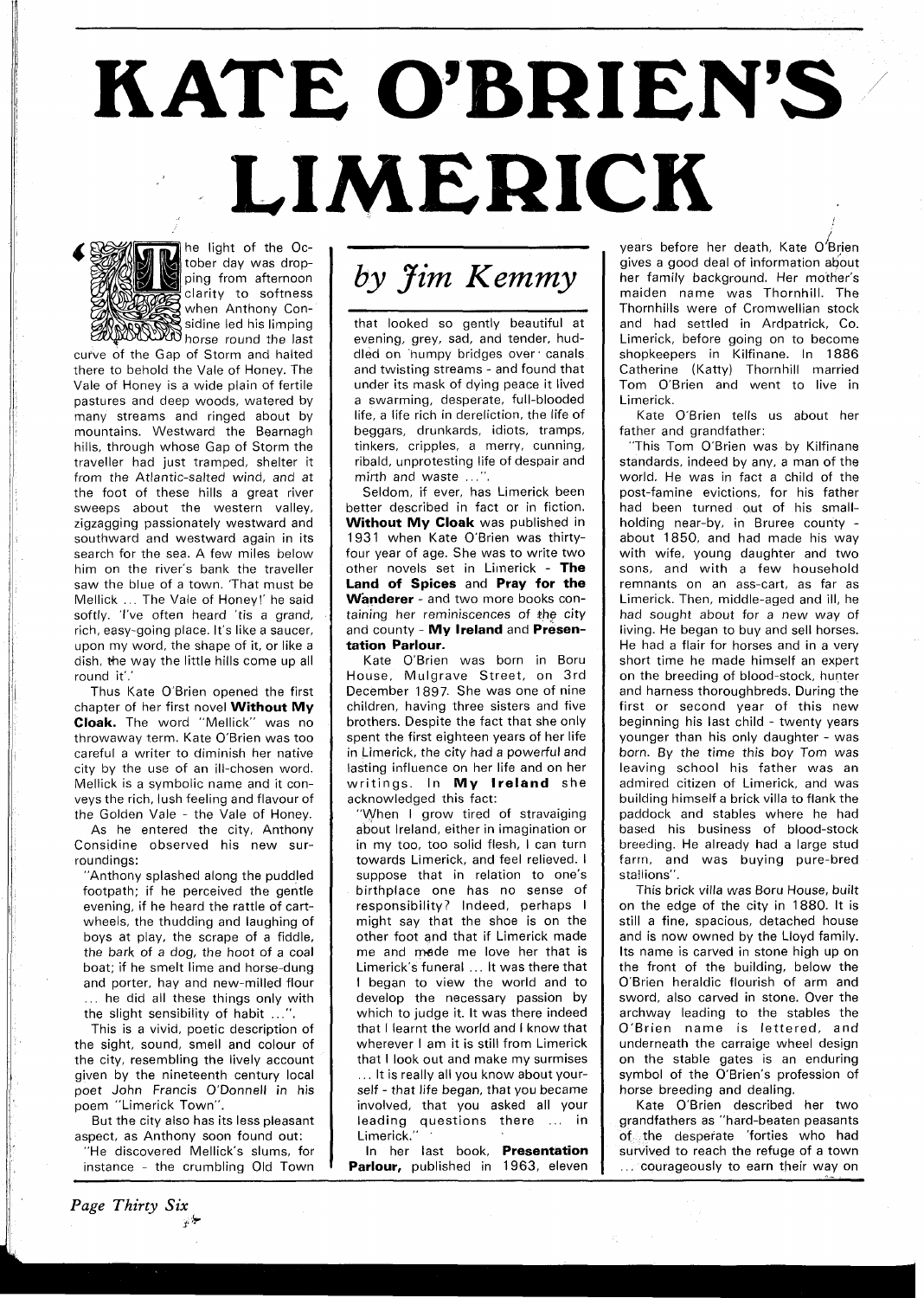to the foothills of the middle-class". Their daughters, she writes, "having received only such minimum convent edudcation as could not now be called education, and being all five steeped, but steeped, in Roman Catholicism, of which the conventions and periodbigotries were as unquestionable to them as the rules ... were individuals, to a woman".

Her father was educated by the Jesuits in Limerick, and was sent by his father to learn the horse business at Tattersall's and Newmarket in England. He inherited his father's flair. Between them, she continues, young man and old, they grew to be regarded as first authorities in Ireland on thoroughbred horseflesh.

In abqut fifty years the family had come from abject poverty to a position of some affluence and consequence in the life of Limerick. Horses provided much of the locomotion and power of the age, and the O'Briens provided the horses for the merchants, the clergy and the garrison. Such was the wealth of Tom O'Brien that he could afford to buy some historic O'Brien diamonds from the Earls of Clare and have them set in a ring for his wife Katty.

Kate O'Brien's mother died in 1903, and at the age of five she entered Laurel Hill convent as a boarder. Her twelve years in this school were later to provide much of the material for one of her best novels **The Land of Spices.** At the time of her death in 1974 she was engaged in writing an autobiographical work **Memories of a Catholio Education.** This fragment tells us much about Laurel Hill, its head nun and Kate O'Brien herself:

"Reverend Mother was not just English; she was late Victorian upperclass English ... She was acquiline and neatly rotund and very small ... She was in her quiet way an almost fanatical instructor in behaviour or deportment, on the obligation in a lady to sit quietly, to hold her back straight, to open and close doors correctly, and to sit still. She aimed to teach us total outer command of our bodies ... quite early in the century a Dublin weekly called **The Leader** - which seems to have been more socially than nationalistically **avant garde** - in an article, assaulting the absurdities of education in Ireland, called out Laurel Hill convent by name and accused it of educating Irish girls to be suitable wives for bank managers and British colonial governors. If this charge was brought to Reverend Mother's attention - and almost certainly it was - she might have winced about bank managers, as they would have been a very low social target".

Kate O'Brien relates how the nun "kept us all busy knitting mufflers for Munster Fusilliers" in 19 14.

The most revealing part of



**Memories of a Catholic Education**  is when Kate O'Brien describes her final parting from the school and its reverend mother. After twelve years of intensive religious education she was to leave Laurel Hill as an unbeliever:

"I told her a lie on that day when she forced me to speak about my nonbelief and my private sins; and she accepted my lie and said she expected it and went on talking as if I had not uttered it ... I was never to see her again after that painful conversation under the elms of the Visitors' Walk. After twelve years I was going out from her house an unbeliever - my silly lie had been of

no avail".

Out of school the O'Brien siblings mixed socially with the sons and daughters of other middle class families such as the Egans, O'Maras, Ebrills, Gaffneys and Bourkes, and went pony-riding and to parties with them, especially during holiday times.

Life was not all work for the merchants and the professional classes. Drinking, dancing, race-going, hunting, card-playing, dinner-partying, womanising, discussing politics and religion filled much of their leisure hours. In this world the role of women was rigidly defined and regulated. Housekeeping, breeding, child-rearing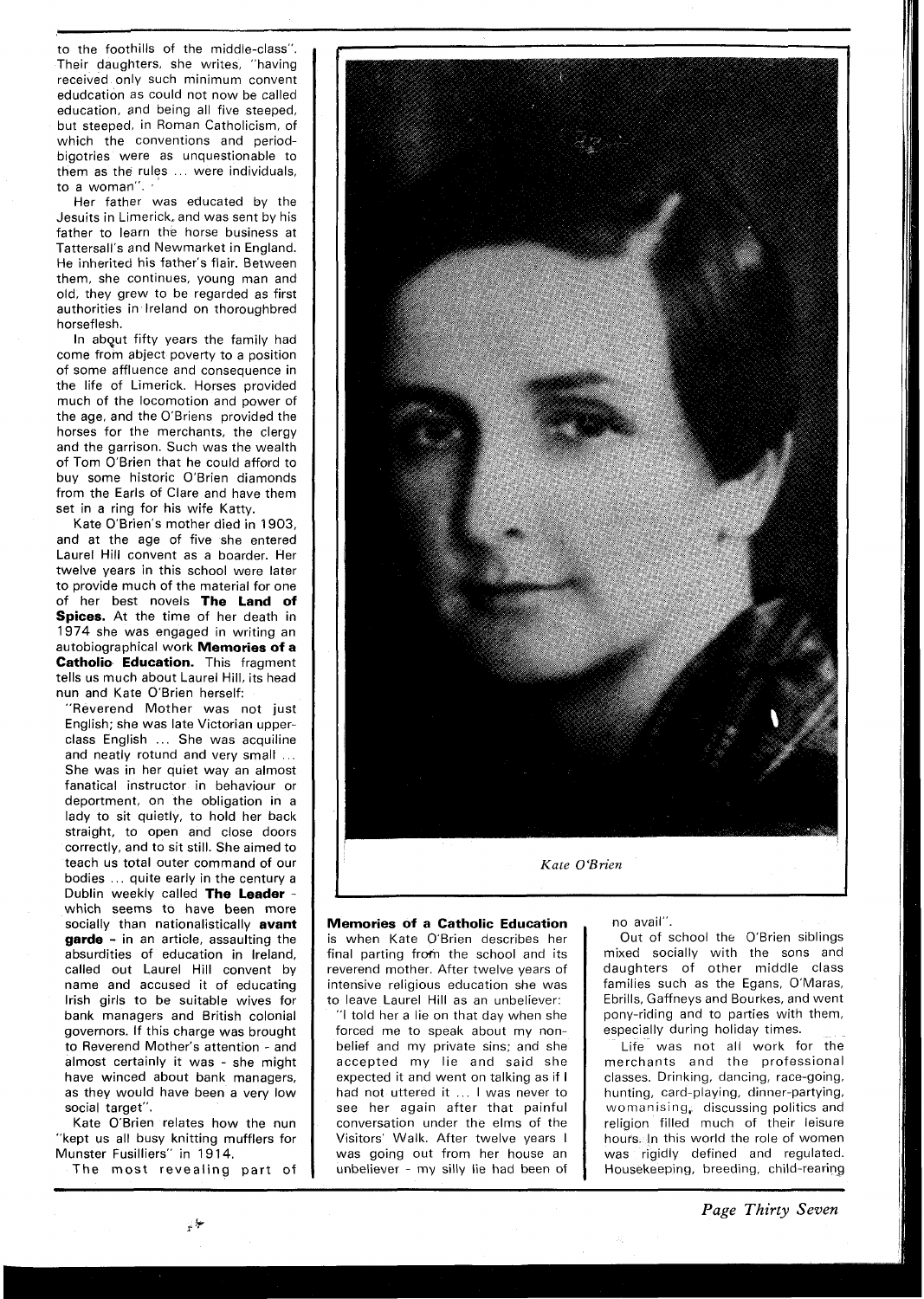and serving as decorative appendages of their husbands were their sociallyordained functions.

But for single women the social pressures and tensions were inescapable. Without a husband, a woman was automatically relegated to an inferior status. The iron laws of convention decreed that young women should marry in their first flush of youth. To remain "on the shelf" was to be stigmatised as an "old maid".

The obsession of Mrs. Barton, in George Moore's under-rated novel **A Drama In Muslin,** published in 1886, showed the extent to which women's minds had been conditioned:

"A woman can do nothing until she is married ... I would sooner have the worst husband in the world than no husband. A woman is absolutely nothing without a husband: if she does not wish to pass for a failure she must get a husband, and upon all this her ideas should be set ... Keep on trying, that is my advice to all young ladies: try to make yourself agreeable, try to learn how to amuse men. Flatter them: that is the great secret; don't waste your time thinking of your books, your painting, your accomplishments; if you were Jane Austens, George Eliots, and Rosa Bonheurs, it would be of no use if you weren't married. A hus-<br>band is better than talent, better<br>even than fortune — without a hus-<br>bend a vienne is position with a band is better than talent, better band a woman is nothing; with a husband she may rise to any height. Marriage gives a girl liberty, gives her admiration, gives her success; a woman's whole position depends upon it".

Kate O'Brien, who was later to explore similar themes in her fiction, didnot escape the relentless pressure.<br>Two of her aunts — Mary and Fan —<br>were turns in the Proceptation Order not escape the relentless pressure. were nuns in the Presentation Order and, after the death of their sister Katty, they made determined but suffocating attempts to push their niece May into an early marriage. In **Presentation Parlour** Kate O'Brien writes:

"Aunt Mary wanted for us the worldly success that she had eschewed .. For us in Aunt Mary and in her arch-conspirator Aunt Fan, it could become very annoying. About marriage, for instance ... it was her intention that Katty's four daughters should marry well, marry young, and into Catholic bourgeois security  $$ the more security the better. The first in line for these plans was our beautiful sister May ... Her indifference to what they called her was a lasting frustration and even a grief to them. Neither my sister Clare nor I was any good to them either in the marriage market. Only one of us, Nance, happening to make a romantic marriage, managed also to console them by bringing to them a bridegroom whom they saw to be without fault. Stephen O'Mara, handsome, original-minded, witty, was not only of a distinguished Limerick family, not only wealthy, not only Roman Catholic, but he was also a patriot and one of those committed in loyal service to Eamonn de Valera".

But a few mettlesome married women threw off the shackles of sexual convention. As a schoolgirl Kate O'Brien observed them on their flighty way. In **My Ireland,** published in 1962, she recalls her mixed feelings of childish apprehension and fascination, as she gives this playful but penetrating peep into the sexual sideshow:<br>
"The married woman of Limerick enetrating peep into the sexual<br>deshow:<br>"The married woman of Limerick —<br>and we had some singularly beautiful

ones around the time I am rememberand we had some singularly beautiful<br>ones around the time I am remember-<br>ing — were often very gay and gentle<br>with the fairbaired lieutenants and with the fairhaired lieutenants and trim captains from 'across'. And one well-instructed school-child watching the comedy, in skating-rinks, on tennis courts, on river picnics and around demure pianos, used to wonder about the rules, about confession and and temptation, and continence and the queer phrase 'taking pleasure'. She was often troubled for beautiful ladies who probably did not know her at all, and certainly were unaware of her sneaky and precocious watchfulness. And if the ageing, dimming eyes of any matron of the Limerick **bourgeoisie** should fall on these lines, let no such reader protest in virtuous forgetfulness that it was only the loose beauties of the Protestant ascendancy who enjoyed it was only the loose beauties of the<br>Protestant ascendancy who enjoyed<br>a military gallop --- for she will not be<br>talling the truth. There was a chiel telling the truth. There was a chiel among ye".

Kate O'Brien stayed with her father and family at Boru House during holiday times. In **Presentation Parlour**  she gives an account of Christmas at home:

"Christmas Day would be a good occasion ... We had all been to eight o'clock Mass at our parish church, St. John's Cathedral. Father would have no going to midnight Mass. The riffraff of the town was loose at that hour, he said, and he would not have his children meet it. And in the churches crowded by the poor and the dirty we might get fleas, or worse afflictions ... So instead of the fun and novelty of the midnight ceremonies we had the bleak morning rigours of ordinary Mass and Communion, fasting and frozen. The novelties were only the exquisite altar boy's voice in<br> **Adeste Fideles** after the Consecration — and before the **Credo** there<br>  $\frac{1}{2}$ **Adeste Fideles** after the Consecrawere the ten minutes of the Administrator's Christmas sermon. I have heard bad sermons all over the world and I believe a good sermon to be the whitest of white blackbirds; I have listened to only two that  $\|\cdot\|$ 

remember for merit. But for sheer agonizing badness, flatness, inexcusable platitudinous fatuity those Christmas sermons from the various head priests of St. John's Cathedral over my years of childhood and head priests of St. John's Cathedral<br>over my years of childhood and<br>girlhood — and I was an attentive<br>listener take all the cakes and over my years of childhood and<br>girlhood — and I was an attentive<br>listener — take all the cakes and<br>overy imaginable bisquit. They were every imaginable biscuit. They were agonizing, that is all I can say. And some of those flinty, dead, unholy voices I can hear now this minute, as I write".

So it can be seen that Kate  $O$ 'Brien was storing up a wide variety of memories in her retentive reflective mind. Though she left Laurel Hill and Limerick in June 1916, after winning a scholarship to University College Dublin, the city, its people and institutions had forever shaped her and her thinking.

June 1916, also marked a turning point in the family's financial affairs. With her father's death, in June 1916, the family business went into decline. Mick O'Brien, Kate's uncle, had always been a poor judge of horse-flesh and was not equipped to run the business on his own. Family debts had accumulated, forcing Mick to sell his mansion, Shannon View, and to move with his wife to St. John's Villas, a short distance from Boru House. Kate O'Brien's brothers and sisters began to scatter, and Boru House was sold to the Lloyd family.

Apart from occasional visits, Kate O'Brien was never again to live permanently in her native city. But in **My Ireland** she fondly retraced her childhood steps:<br>
"The spire of St. John's — let us take<br>
"It is series from there since it is

childhood steps:<br>"The spire of St. John's - let us take our bearings from there, since it is easier to see from anywhere across the plain, and is beautiful and gentle ... The stranger should visit St. Mary's. If he climbs the tower on a summer's day, as I did long ago, he may find himself rewarded, for the view thence on any side is at once lively and tranquillising; beyond the intricacies of roofs, trees, streets and people, the landscape spreads, if the sun is shining, in a Persian weave of colours broken by serpentine flashes of water, to blue hills, mainly blue, and a high, transparent sky".

Though she was born in Mulgrave Street and spent her formative years there, she did not retain happy memories of the place. She never liked the "ugly" house, as she called it, and was slightly embarrassed at her father's extravagent heraldic device at the top of the building. Boru House is situated directly across the road from St. Joseph's Mental Hospital and Kate O'Brien always had unpleasant childhood memories of poor, demented patients entering and leaving the asylum grounds. The circumstances leading to the sale of the house had also hurt her. On her visits to Limerick

**7-**